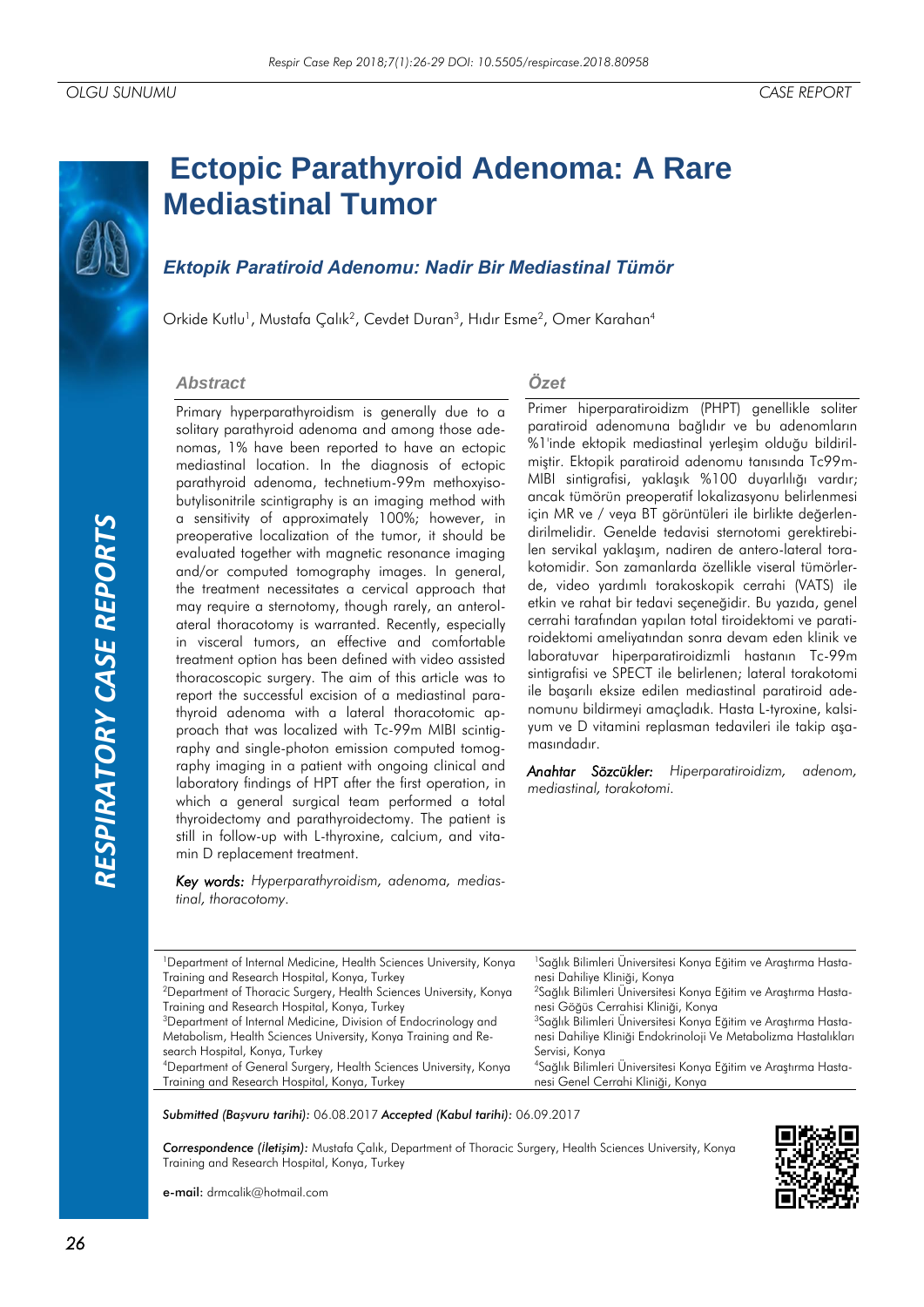Primary hyperparathyroidism (PHPT) is an endocrine abnormality characterized by an elevated level of serum parathyroid hormone (PTH) and calcium, with an accompanying decreased phosphate level due to the oversecretion of PTH, which may clinically cause fatigue, tiredness, mental alterations (depression, anxiety), renal stones, hypertension, osteoporosis and/or gastric ulcers. It's reported to be 3 times more common in women than men with an overall incidence of 1/1000. It is reported more frequently in the postmenopausal period. In 80% to 85% of cases, a solitary parathyroid adenoma is responsible for PHPT; however, hyperplasia (10%-20%), multiple solitary parathyroid adenomas (2½%-3%), and parathyroid cancer (1%) have also been reported (1).

The indications for surgery in PHPT include 1 mg/dL or more increase above the upper limit for calcium level, a history of life-threatening hypercalcemia attack, a glomerular filtration rate of lower than 60 mL/minute, a Tscore of  $\leq$  -2.5 bone mineral density, or if the patient is younger than 50 years of age (2). An experienced surgeon can treat 95% of PHPT patients with 1 neck exploration. If HPT continues or recurs after surgery, ectopic parathyroid adenoma should be assumed, and after an exact preoperative localization of the adenoma, a second operation should be considered.

The parathyroid glands are ovoid, encapsulated structures located on anterior neck, posterolateral to the thyroid gland. The superior parathyroid glands develop from the fourth pharyngeal pouch and since they migrate together with the ultimobranchial bodies that generate the lateral thyroid, their localization is generally constant. The inferior parathyroid glands develop from the third pharyngeal pouch and migrate on a longer path together with the thymus; for that reason, an ectopic localization is common. Ectopic parathyroid adenoma accounts for about 5% to 10% of all parathyroid adenomas. Although they are most commonly reported in the thymus; they may also be seen in the thyroid gland, hyoid bone, carotid sheath, retro-esophageal region, cervical muscles, hypopharynx, or sublingual or aortopulmonary window. A mediastinal localization is rare; fewer than 5% of all ectopic parathyroid adenomas have been found in the region (3,4). Presently described is the case of a patient who was treated by thoracic surgeons using a thoracotomic approach in a second surgery subsequent to a diagnosis of mediastinal parathyroid adenoma due to clinical and radiological unresponsiveness after the first PHPT surgery.

### CASE

A 64-year-old woman was admitted to the nephrology outpatient clinic with the complaints of fatigue, tiredness, nausea, excess thirst, diuresis, and a stomachache. She had a history of an operation for a multinodular goiter 10 years prior. Her physical examination was normal. The biochemical analyses revealed a serum calcium (Ca) level of 12 mg/dL (range: 8.4-10.2 mg/dL) and phosphate level of 2.1 mg/dL (range: 2.7-4.5mg/dL). Her 24-hour urine Ca level was determined to be 668 mg/day (range: 100-320 mg/day) and the intact parathyroid hormone (level was 113 pg/mL (range: 7-53 pg/mL). She was diagnosed with PHPT. Thyroid ultrasonography revealed multiple nodules with sizes ranging from 16 to 28 mm. She had a bone mineral densitometry lumbar T-score of - 3.1, which was consistent with osteoporosis. Parathyroid scintigraphy showed irregular activity in the right inferior thyroid region, which was thought to be residue thyroid tissue or parathyroid adenoma. A CT image of the thorax revealed vertical, tubular, soft tissue 40x15 mm in size, localized in the right upper paratracheal area, near the esophagus, which was thought to be a lymph node or ectopic thyroid tissue. Surgery was scheduled and a total thyroidectomy and parathyroid exploration was performed. During the operation, all of the parathyroid glands were evaluated and found to be normal. Suspected parathyroid tissue was also removed. Since there was no clinical or laboratory improvement after surgery, the patient was re-evaluated with dual phase Tc-99m MIBI planar parathyroid scintigraphy and SPECT. SPECT revealed activity in the inferior region without thyroid activity. Activity accumulation continued in late images (Figure 1). When the SPECT and previous CT images were re-examined, a mass 25x18x39 mm in size was observed in the lower retrotracheal region, near the esophagus, which was considered ectopic parathyroid tissue.

A right posterolateral thoracotomy was performed by the thoracic surgeons in a second operation. A capsulated mass in the posterolateral region of the inferior trachea and separated from the surrounding tissues by a clear boundary was observed and palpated. Ten mCi Tc99m MIBI had been given to the patient intravenously before the operation, and the surgical gamma probe (Crystal Photonics GmbH, Berlin, Germany) confirmed high radioactivity in the mass. The mediastinal pleura on the mass was dissected and the mass was separated from the surrounding tissues with the capsule intact using blunt, sharp dissection. It was removed en bloc and the neural and vascular tissues were preserved (Figure 2). Once the mass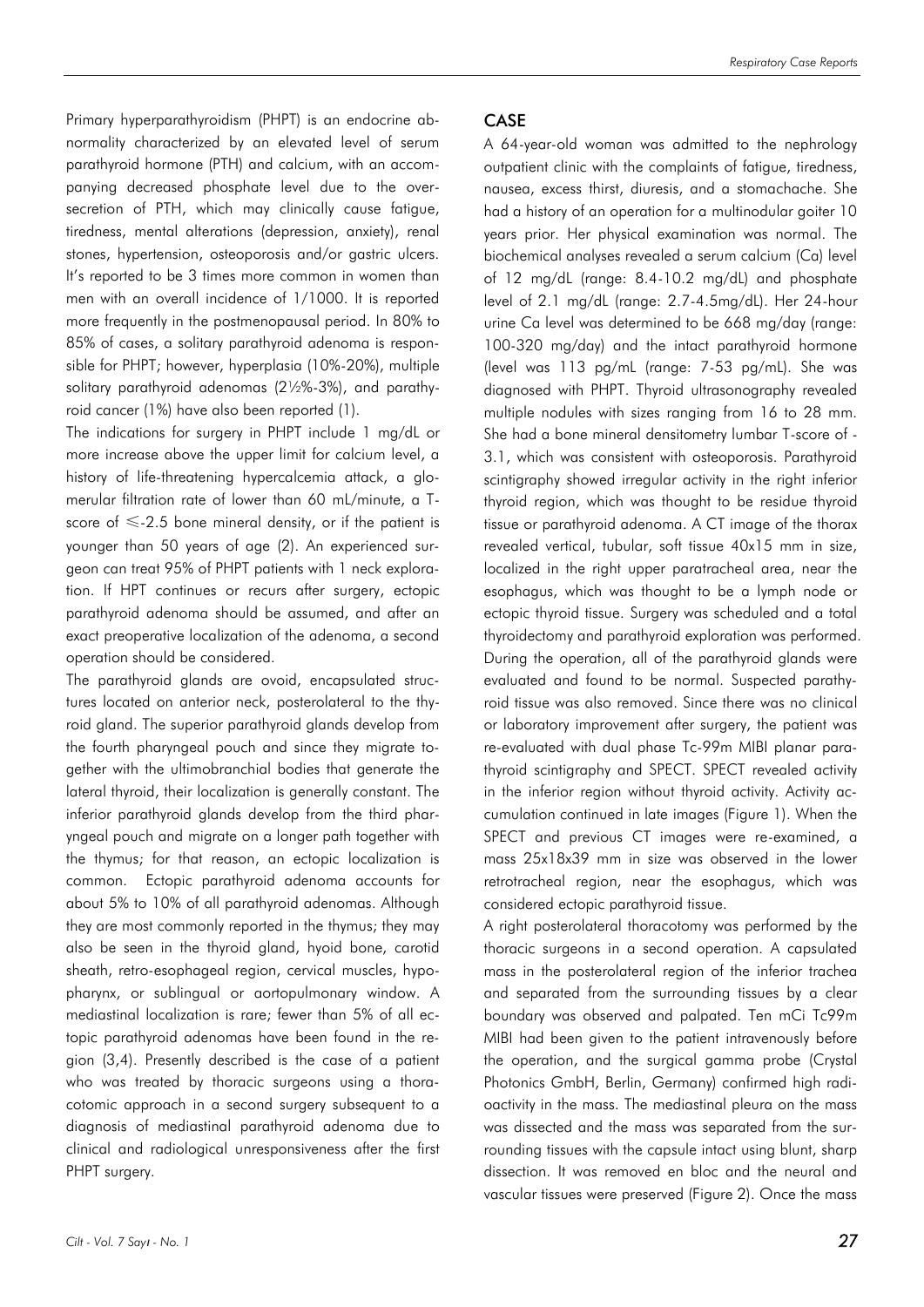was removed, the high radioactivity level observed previously declined. Gamma probe verification of the removed mass did indicate a high level of radioactivity. A single thoracic tube was inserted. There were no complications reported, and the postoperative period was uneventful. The drain was taken out on the postoperative fifth day and the patient was discharged with L- thyroxine, calcium, and vitamin D replacement therapy to treat the hypothyroidism and HPT resulting from the previous operation.



*Figure 1: SPECT imaging from coronal plan showing an activity localized on right upper paratracheal region*



*Figure 2: Second surgery and removed parathyroid mass*

### DISCUSSION

Tc-99m MIBI scintigraphy, MRI, and thorax CT imaging are used to diagnose ectopic parathyroid adenoma. The sensitivity of ultrasound in the detection of ectopic parathyroid adenoma is very low. Tc-99m MIBI scintigraphy is the most sensitive method and can aid in the diagnosis of almost all cases. Tardin et al. (5) found that parathyroid scintigraphy detected all ectopic parathyroid adenomas. Although rare, to prevent false negative results and to determine the precise localization of the adenoma in the preoperative period, CT or MRI must also be used in addition to Tc99m-MIBI, and functional and morphological data should be incorporated (6). In conditions where noninvasive methods are unsuccessful, intraoperative

parathyroid hormone measurement with selective venous catheterization may aid in diagnosis (7).

The mediastinal localization reported in our case is a very rare localization for a parathyroid adenoma. In a study conducted by Mariette et al. (8), it was reported that 45% of ectopic parathyroid adenomas were intrathymic, 12.5% were intrathyroidal, 7.5% were retroesophageal, 7.5 % were in the carotid sheath, and 5% were mediastinal. Mc Henry et al. (9) found a prevalence of mediastinal adenomas of 1.3% in 522 patients with HPT who were surgically treated.

Although Tc-99m MIBI scintigraphy performed to localize the ectopic parathyroid adenomas may reveal activity, nodules smaller than 2 cm in size may not be found in surgical exploration. Intraoperative use of a gamma probe during a parathyroidectomy to identify the area with the maximum count rate supports the exact localization of ectopic adenomas with high accuracy (10,11). In our case, we measured the radioactivity in the empty parathyroid bed and the thyroid gland, as well as the extracted gland, in order to judge the extensiveness of the resection.

Mediastinal parathyroid adenoma, particularly an anterior mediastinal thymus lesion, is generally treated with a lower anterior cervicotomy. Other treatment options include cervicotomy together with a partial upper sternotomy, partial or total sternotomy, or an anterolateral thoracotomy, in difficult cases.

In this case, an ectopic parathyroid adenoma with an inferior mediastinal localization was treated with a transthoracotomic approach. In visceral mediastinal localizations, video assisted thoracoscopic surgery (VATS) and thoracoscopy are effective and comfortable methods that lessen the thoracotomy and partial/total sternotomy requirements (12,13). Postoperative pain is significantly reduced and healing is improved with VATS.

### **CONCLUSION**

Mediastinal parathyroid adenoma is a rare cause of PHPT that may be treated successfully with different approaches by experienced thoracic surgeons. After the operation, the metabolic parameters of the patient should be monitored closely, and if required, replacement treatments should be implemented and followed up.

### CONFLICTS OF INTEREST

None declared.